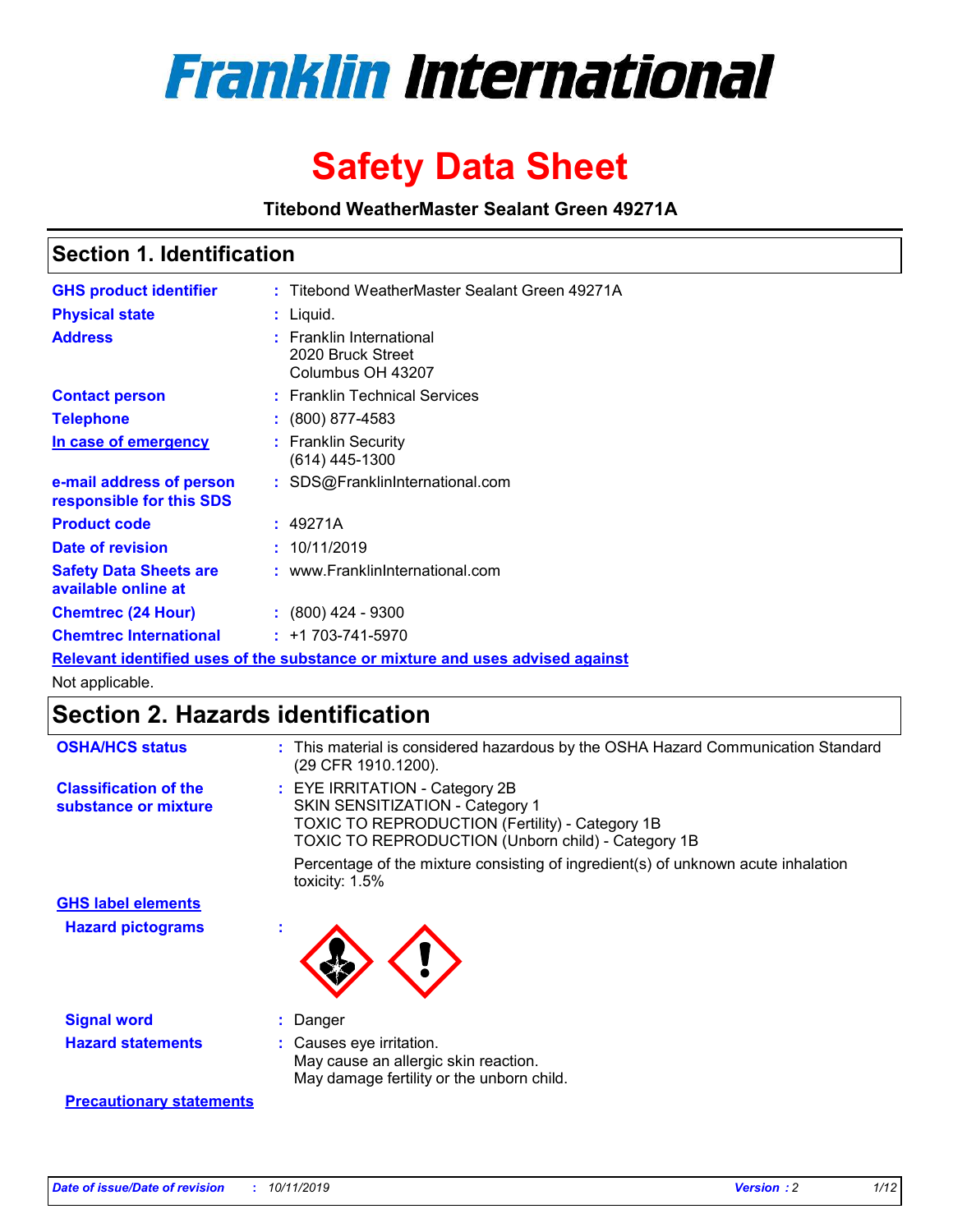### **Section 2. Hazards identification**

| <b>Prevention</b>                          | : Obtain special instructions before use. Do not handle until all safety precautions have<br>been read and understood. Wear protective gloves. Wear eye or face protection.<br>Wear protective clothing. Avoid breathing vapor. Wash hands thoroughly after handling.<br>Contaminated work clothing must not be allowed out of the workplace.                                                        |
|--------------------------------------------|------------------------------------------------------------------------------------------------------------------------------------------------------------------------------------------------------------------------------------------------------------------------------------------------------------------------------------------------------------------------------------------------------|
| <b>Response</b>                            | : IF exposed or concerned: Get medical attention. IF ON SKIN: Wash with plenty of<br>soap and water. Wash contaminated clothing before reuse. If skin irritation or rash<br>occurs: Get medical attention. IF IN EYES: Rinse cautiously with water for several<br>minutes. Remove contact lenses, if present and easy to do. Continue rinsing. If eye<br>irritation persists: Get medical attention. |
| <b>Storage</b>                             | : Store locked up.                                                                                                                                                                                                                                                                                                                                                                                   |
| <b>Disposal</b>                            | : Dispose of contents and container in accordance with all local, regional, national and<br>international regulations.                                                                                                                                                                                                                                                                               |
| <b>Hazards not otherwise</b><br>classified | : Product generates methanol during cure.                                                                                                                                                                                                                                                                                                                                                            |
|                                            |                                                                                                                                                                                                                                                                                                                                                                                                      |

### **Section 3. Composition/information on ingredients**

| <b>Substance/mixture</b><br>Mixture                  |               |                     |
|------------------------------------------------------|---------------|---------------------|
| <b>Ingredient name</b>                               | $\frac{9}{6}$ | <b>CAS number</b>   |
| 3-aminopropyltriethoxysilane<br>Dibutyltin dilaurate | ≤3<br>$≤0.3$  | 919-30-2<br>77-58-7 |

Any concentration shown as a range is to protect confidentiality or is due to batch variation.

**There are no additional ingredients present which, within the current knowledge of the supplier and in the concentrations applicable, are classified as hazardous to health or the environment and hence require reporting in this section.**

**Occupational exposure limits, if available, are listed in Section 8.**

### **Section 4. First aid measures**

| <b>Description of necessary first aid measures</b> |                                                                                                                                                                                                                                                                                                                                                                                                                                                                                                                                                                                                                                                                                                                                                                           |  |  |  |
|----------------------------------------------------|---------------------------------------------------------------------------------------------------------------------------------------------------------------------------------------------------------------------------------------------------------------------------------------------------------------------------------------------------------------------------------------------------------------------------------------------------------------------------------------------------------------------------------------------------------------------------------------------------------------------------------------------------------------------------------------------------------------------------------------------------------------------------|--|--|--|
| <b>Eye contact</b>                                 | : Immediately flush eyes with plenty of water, occasionally lifting the upper and lower<br>eyelids. Check for and remove any contact lenses. Continue to rinse for at least 10<br>minutes. If irritation persists, get medical attention.                                                                                                                                                                                                                                                                                                                                                                                                                                                                                                                                 |  |  |  |
| <b>Inhalation</b>                                  | : Remove victim to fresh air and keep at rest in a position comfortable for breathing. If<br>not breathing, if breathing is irregular or if respiratory arrest occurs, provide artificial<br>respiration or oxygen by trained personnel. It may be dangerous to the person providing<br>aid to give mouth-to-mouth resuscitation. Get medical attention. If unconscious, place<br>in recovery position and get medical attention immediately. Maintain an open airway.<br>Loosen tight clothing such as a collar, tie, belt or waistband. In case of inhalation of<br>decomposition products in a fire, symptoms may be delayed. The exposed person may<br>need to be kept under medical surveillance for 48 hours.                                                       |  |  |  |
| <b>Skin contact</b>                                | : Wash with plenty of soap and water. Remove contaminated clothing and shoes. Wash<br>contaminated clothing thoroughly with water before removing it, or wear gloves.<br>Continue to rinse for at least 10 minutes. Get medical attention. In the event of any<br>complaints or symptoms, avoid further exposure. Wash clothing before reuse. Clean<br>shoes thoroughly before reuse.                                                                                                                                                                                                                                                                                                                                                                                     |  |  |  |
| <b>Ingestion</b>                                   | : Wash out mouth with water. Remove dentures if any. Remove victim to fresh air and<br>keep at rest in a position comfortable for breathing. If material has been swallowed and<br>the exposed person is conscious, give small quantities of water to drink. Stop if the<br>exposed person feels sick as vomiting may be dangerous. Do not induce vomiting<br>unless directed to do so by medical personnel. If vomiting occurs, the head should be<br>kept low so that vomit does not enter the lungs. Get medical attention. Never give<br>anything by mouth to an unconscious person. If unconscious, place in recovery position<br>and get medical attention immediately. Maintain an open airway. Loosen tight clothing<br>such as a collar, tie, belt or waistband. |  |  |  |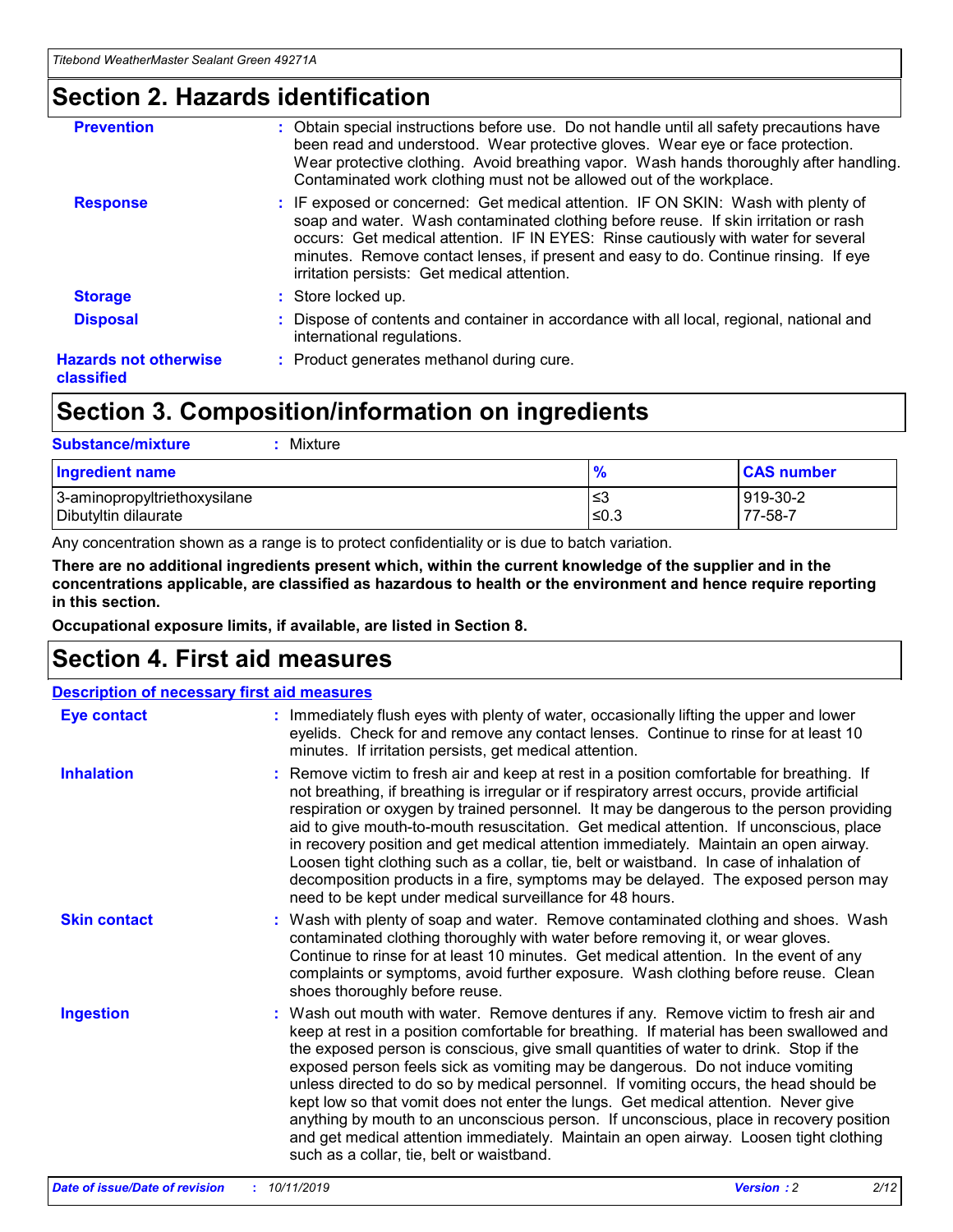## **Section 4. First aid measures**

| Most important symptoms/effects, acute and delayed |                                       |                                                                                                                                                                                                                                                                                                                                                                                                                 |  |  |  |
|----------------------------------------------------|---------------------------------------|-----------------------------------------------------------------------------------------------------------------------------------------------------------------------------------------------------------------------------------------------------------------------------------------------------------------------------------------------------------------------------------------------------------------|--|--|--|
|                                                    | <b>Potential acute health effects</b> |                                                                                                                                                                                                                                                                                                                                                                                                                 |  |  |  |
| <b>Eye contact</b>                                 |                                       | : May cause eye irritation.                                                                                                                                                                                                                                                                                                                                                                                     |  |  |  |
| <b>Inhalation</b>                                  |                                       | : No known significant effects or critical hazards.                                                                                                                                                                                                                                                                                                                                                             |  |  |  |
| <b>Skin contact</b>                                |                                       | : May cause skin irritation.                                                                                                                                                                                                                                                                                                                                                                                    |  |  |  |
| <b>Ingestion</b>                                   |                                       | : No known significant effects or critical hazards.                                                                                                                                                                                                                                                                                                                                                             |  |  |  |
| <b>Over-exposure signs/symptoms</b>                |                                       |                                                                                                                                                                                                                                                                                                                                                                                                                 |  |  |  |
| <b>Eye contact</b>                                 |                                       | : Adverse symptoms may include the following:<br>irritation<br>watering<br>redness                                                                                                                                                                                                                                                                                                                              |  |  |  |
| <b>Inhalation</b>                                  |                                       | : Adverse symptoms may include the following:<br>reduced fetal weight<br>increase in fetal deaths<br>skeletal malformations                                                                                                                                                                                                                                                                                     |  |  |  |
| <b>Skin contact</b>                                |                                       | : Adverse symptoms may include the following:<br>irritation<br>redness<br>reduced fetal weight<br>increase in fetal deaths<br>skeletal malformations                                                                                                                                                                                                                                                            |  |  |  |
| <b>Ingestion</b>                                   |                                       | : Adverse symptoms may include the following:<br>reduced fetal weight<br>increase in fetal deaths<br>skeletal malformations                                                                                                                                                                                                                                                                                     |  |  |  |
|                                                    |                                       | <b>Indication of immediate medical attention and special treatment needed, if necessary</b>                                                                                                                                                                                                                                                                                                                     |  |  |  |
| <b>Notes to physician</b>                          |                                       | : In case of inhalation of decomposition products in a fire, symptoms may be delayed.<br>The exposed person may need to be kept under medical surveillance for 48 hours.                                                                                                                                                                                                                                        |  |  |  |
| <b>Specific treatments</b>                         |                                       | : No specific treatment.                                                                                                                                                                                                                                                                                                                                                                                        |  |  |  |
| <b>Protection of first-aiders</b>                  |                                       | : No action shall be taken involving any personal risk or without suitable training. If it is<br>suspected that fumes are still present, the rescuer should wear an appropriate mask or<br>self-contained breathing apparatus. It may be dangerous to the person providing aid to<br>give mouth-to-mouth resuscitation. Wash contaminated clothing thoroughly with water<br>before removing it, or wear gloves. |  |  |  |

**See toxicological information (Section 11)**

### **Section 5. Fire-fighting measures**

| <b>Extinguishing media</b>                             |                                                                                                                                                                                                     |
|--------------------------------------------------------|-----------------------------------------------------------------------------------------------------------------------------------------------------------------------------------------------------|
| <b>Suitable extinguishing</b><br>media                 | : Use an extinguishing agent suitable for the surrounding fire.                                                                                                                                     |
| <b>Unsuitable extinguishing</b><br>media               | : None known.                                                                                                                                                                                       |
| <b>Specific hazards arising</b><br>from the chemical   | : In a fire or if heated, a pressure increase will occur and the container may burst.                                                                                                               |
| <b>Hazardous thermal</b><br>decomposition products     | : Decomposition products may include the following materials:<br>carbon dioxide<br>carbon monoxide<br>nitrogen oxides<br>metal oxide/oxides                                                         |
| <b>Special protective actions</b><br>for fire-fighters | : Promptly isolate the scene by removing all persons from the vicinity of the incident if<br>there is a fire. No action shall be taken involving any personal risk or without suitable<br>training. |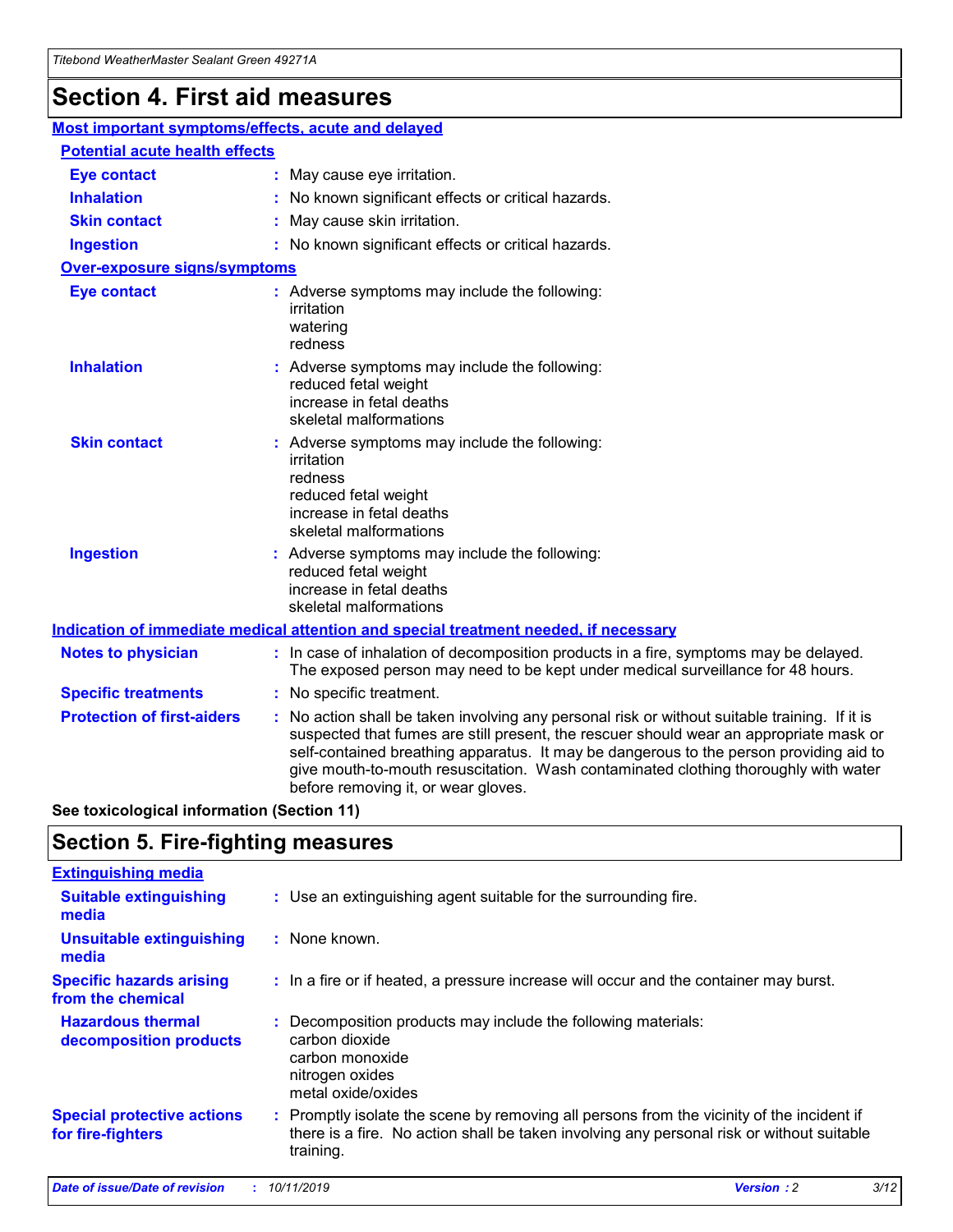### **Section 5. Fire-fighting measures**

**Special protective equipment for fire-fighters** Fire-fighters should wear appropriate protective equipment and self-contained breathing **:** apparatus (SCBA) with a full face-piece operated in positive pressure mode.

### **Section 6. Accidental release measures**

#### **Personal precautions, protective equipment and emergency procedures**

| For non-emergency<br>personnel                               | : No action shall be taken involving any personal risk or without suitable training.<br>Evacuate surrounding areas. Keep unnecessary and unprotected personnel from<br>entering. Do not touch or walk through spilled material. Avoid breathing vapor or mist.<br>Provide adequate ventilation. Wear appropriate respirator when ventilation is<br>inadequate. Put on appropriate personal protective equipment.                                                                                                                                                                                                                                                                                             |
|--------------------------------------------------------------|--------------------------------------------------------------------------------------------------------------------------------------------------------------------------------------------------------------------------------------------------------------------------------------------------------------------------------------------------------------------------------------------------------------------------------------------------------------------------------------------------------------------------------------------------------------------------------------------------------------------------------------------------------------------------------------------------------------|
|                                                              | For emergency responders : If specialized clothing is required to deal with the spillage, take note of any information in<br>Section 8 on suitable and unsuitable materials. See also the information in "For non-<br>emergency personnel".                                                                                                                                                                                                                                                                                                                                                                                                                                                                  |
| <b>Environmental precautions</b>                             | : Avoid dispersal of spilled material and runoff and contact with soil, waterways, drains<br>and sewers. Inform the relevant authorities if the product has caused environmental<br>pollution (sewers, waterways, soil or air).                                                                                                                                                                                                                                                                                                                                                                                                                                                                              |
| <b>Methods and materials for containment and cleaning up</b> |                                                                                                                                                                                                                                                                                                                                                                                                                                                                                                                                                                                                                                                                                                              |
| <b>Small spill</b>                                           | : Stop leak if without risk. Move containers from spill area. Dilute with water and mop up<br>if water-soluble. Alternatively, or if water-insoluble, absorb with an inert dry material and<br>place in an appropriate waste disposal container. Dispose of via a licensed waste<br>disposal contractor.                                                                                                                                                                                                                                                                                                                                                                                                     |
| <b>Large spill</b>                                           | : Stop leak if without risk. Move containers from spill area. Approach release from<br>upwind. Prevent entry into sewers, water courses, basements or confined areas. Wash<br>spillages into an effluent treatment plant or proceed as follows. Contain and collect<br>spillage with non-combustible, absorbent material e.g. sand, earth, vermiculite or<br>diatomaceous earth and place in container for disposal according to local regulations<br>(see Section 13). Dispose of via a licensed waste disposal contractor. Contaminated<br>absorbent material may pose the same hazard as the spilled product. Note: see<br>Section 1 for emergency contact information and Section 13 for waste disposal. |

### **Section 7. Handling and storage**

| <b>Precautions for safe handling</b>                                             |                                                                                                                                                                                                                                                                                                                                                                                                                                                                                                                                                                                                                                                                                                                                                                                                                                                  |
|----------------------------------------------------------------------------------|--------------------------------------------------------------------------------------------------------------------------------------------------------------------------------------------------------------------------------------------------------------------------------------------------------------------------------------------------------------------------------------------------------------------------------------------------------------------------------------------------------------------------------------------------------------------------------------------------------------------------------------------------------------------------------------------------------------------------------------------------------------------------------------------------------------------------------------------------|
| <b>Protective measures</b>                                                       | : Put on appropriate personal protective equipment (see Section 8). Persons with a<br>history of skin sensitization problems should not be employed in any process in which<br>this product is used. Avoid exposure - obtain special instructions before use. Avoid<br>exposure during pregnancy. Do not handle until all safety precautions have been read<br>and understood. Do not get in eyes or on skin or clothing. Do not ingest. Avoid<br>breathing vapor or mist. If during normal use the material presents a respiratory hazard,<br>use only with adequate ventilation or wear appropriate respirator. Keep in the original<br>container or an approved alternative made from a compatible material, kept tightly<br>closed when not in use. Empty containers retain product residue and can be hazardous.<br>Do not reuse container. |
| <b>Advice on general</b><br>occupational hygiene                                 | : Eating, drinking and smoking should be prohibited in areas where this material is<br>handled, stored and processed. Workers should wash hands and face before eating,<br>drinking and smoking. Remove contaminated clothing and protective equipment before<br>entering eating areas. See also Section 8 for additional information on hygiene<br>measures.                                                                                                                                                                                                                                                                                                                                                                                                                                                                                    |
| <b>Conditions for safe storage,</b><br>including any<br><b>incompatibilities</b> | : Store between the following temperatures: 0 to 120 $\degree$ C (32 to 248 $\degree$ F). Store in<br>accordance with local regulations. Store in original container protected from direct<br>sunlight in a dry, cool and well-ventilated area, away from incompatible materials (see<br>Section 10) and food and drink. Store locked up. Keep container tightly closed and<br>sealed until ready for use. Containers that have been opened must be carefully<br>resealed and kept upright to prevent leakage. Do not store in unlabeled containers.<br>Use appropriate containment to avoid environmental contamination. See Section 10 for<br>incompatible materials before handling or use.                                                                                                                                                   |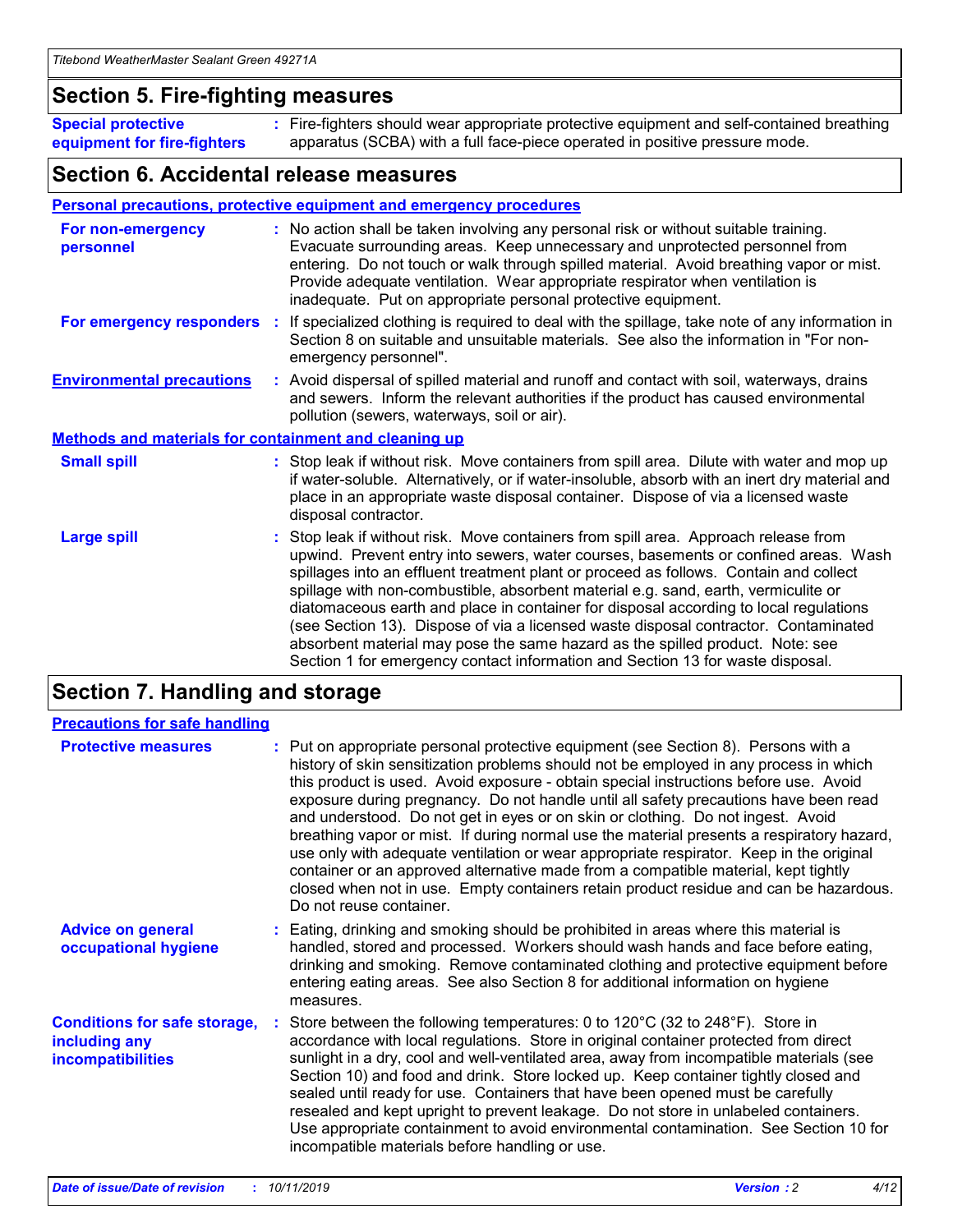## **Section 8. Exposure controls/personal protection**

#### **Control parameters**

#### **Occupational exposure limits**

| <b>Ingredient name</b>                               |    |                        | <b>Exposure limits</b>                                                                                                                                                                                                                                                                                                                                                                                                                                                                                                                                                                                                 |
|------------------------------------------------------|----|------------------------|------------------------------------------------------------------------------------------------------------------------------------------------------------------------------------------------------------------------------------------------------------------------------------------------------------------------------------------------------------------------------------------------------------------------------------------------------------------------------------------------------------------------------------------------------------------------------------------------------------------------|
| 3-aminopropyltriethoxysilane<br>Dibutyltin dilaurate |    |                        | None.<br>ACGIH TLV (United States, 3/2019). Absorbed through skin.<br>Notes: as Sn<br>TWA: $0.1 \text{ mg/m}^3$ , (as Sn) 8 hours.<br>STEL: 0.2 mg/m <sup>3</sup> , (as Sn) 15 minutes.<br>NIOSH REL (United States, 10/2016). Absorbed through skin.<br>Notes: as Sn<br>TWA: 0.1 mg/m <sup>3</sup> , (as Sn) 10 hours.<br>OSHA PEL (United States, 5/2018). Notes: as Sn<br>TWA: 0.1 mg/m <sup>3</sup> , (as Sn) 8 hours.<br>OSHA PEL 1989 (United States, 3/1989). Absorbed through skin.<br>Notes: measured as Sn<br>TWA: 0.1 mg/m <sup>3</sup> , (measured as Sn) 8 hours. Form: Organic                           |
| <b>Appropriate engineering</b><br>controls           |    |                        | : If user operations generate dust, fumes, gas, vapor or mist, use process enclosures,<br>local exhaust ventilation or other engineering controls to keep worker exposure to<br>airborne contaminants below any recommended or statutory limits.                                                                                                                                                                                                                                                                                                                                                                       |
| <b>Environmental exposure</b><br>controls            |    |                        | Emissions from ventilation or work process equipment should be checked to ensure<br>they comply with the requirements of environmental protection legislation. In some<br>cases, fume scrubbers, filters or engineering modifications to the process equipment<br>will be necessary to reduce emissions to acceptable levels.                                                                                                                                                                                                                                                                                          |
| <b>Individual protection measures</b>                |    |                        |                                                                                                                                                                                                                                                                                                                                                                                                                                                                                                                                                                                                                        |
| <b>Hygiene measures</b>                              |    |                        | : Wash hands, forearms and face thoroughly after handling chemical products, before<br>eating, smoking and using the lavatory and at the end of the working period.<br>Appropriate techniques should be used to remove potentially contaminated clothing.<br>Contaminated work clothing should not be allowed out of the workplace. Wash<br>contaminated clothing before reusing. Ensure that eyewash stations and safety<br>showers are close to the workstation location.                                                                                                                                            |
| <b>Eye/face protection</b>                           |    |                        | Safety eyewear complying with an approved standard should be used when a risk<br>assessment indicates this is necessary to avoid exposure to liquid splashes, mists,<br>gases or dusts. If contact is possible, the following protection should be worn, unless<br>the assessment indicates a higher degree of protection: chemical splash goggles.                                                                                                                                                                                                                                                                    |
| <b>Skin protection</b>                               |    |                        |                                                                                                                                                                                                                                                                                                                                                                                                                                                                                                                                                                                                                        |
| <b>Hand protection</b>                               |    |                        | : Chemical-resistant, impervious gloves complying with an approved standard should be<br>worn at all times when handling chemical products if a risk assessment indicates this is<br>necessary. Considering the parameters specified by the glove manufacturer, check<br>during use that the gloves are still retaining their protective properties. It should be<br>noted that the time to breakthrough for any glove material may be different for different<br>glove manufacturers. In the case of mixtures, consisting of several substances, the<br>protection time of the gloves cannot be accurately estimated. |
| <b>Body protection</b>                               |    | handling this product. | Personal protective equipment for the body should be selected based on the task being<br>performed and the risks involved and should be approved by a specialist before                                                                                                                                                                                                                                                                                                                                                                                                                                                |
| <b>Other skin protection</b>                         |    |                        | : Appropriate footwear and any additional skin protection measures should be selected<br>based on the task being performed and the risks involved and should be approved by a<br>specialist before handling this product.                                                                                                                                                                                                                                                                                                                                                                                              |
| <b>Respiratory protection</b>                        | ÷. | aspects of use.        | Based on the hazard and potential for exposure, select a respirator that meets the<br>appropriate standard or certification. Respirators must be used according to a<br>respiratory protection program to ensure proper fitting, training, and other important                                                                                                                                                                                                                                                                                                                                                         |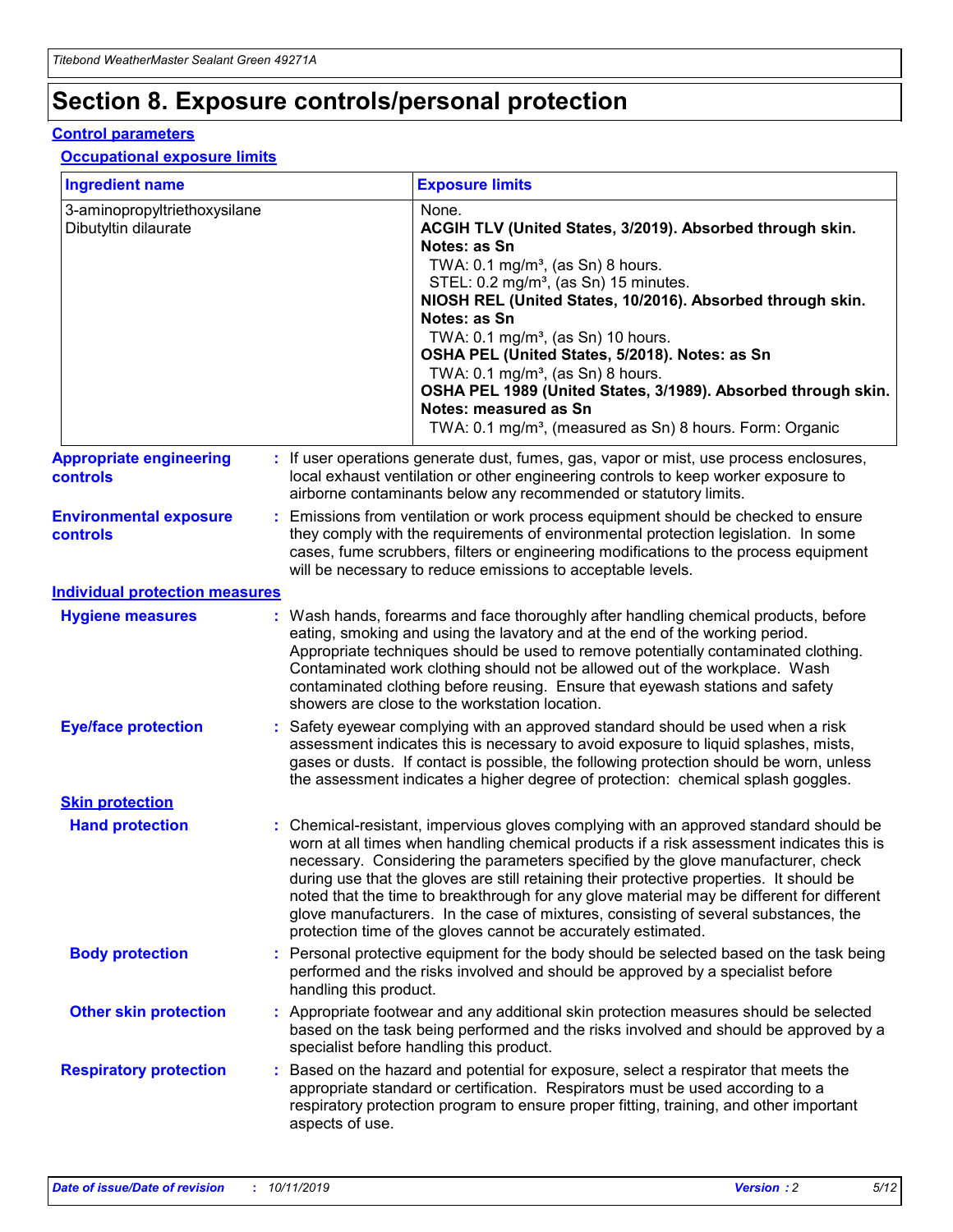### **Section 9. Physical and chemical properties**

#### **Appearance**

| <b>Physical state</b>                             | : Liquid. [Paste.]                                              |
|---------------------------------------------------|-----------------------------------------------------------------|
| Color                                             | Green.                                                          |
| Odor                                              | : None [Slight]                                                 |
| <b>Odor threshold</b>                             | : Not available.                                                |
| рH                                                | : Not applicable.                                               |
| <b>Melting point</b>                              | : Not available.                                                |
| <b>Boiling point</b>                              | : >100°C (>212°F)                                               |
| <b>Flash point</b>                                | : Closed cup: $>200^{\circ}$ C ( $>392^{\circ}$ F) [Setaflash.] |
| <b>Evaporation rate</b>                           | $:$ <1 (butyl acetate = 1)                                      |
| <b>Flammability (solid, gas)</b>                  | : Not available.                                                |
| Lower and upper explosive<br>(flammable) limits   | : Not available.                                                |
| <b>VOC (less water, less</b><br>exempt solvents)  | : 0 g/l                                                         |
| <b>Volatility</b>                                 | $: 0\%$ (w/w)                                                   |
| <b>Vapor density</b>                              | : Not available.                                                |
| <b>Relative density</b>                           | : 1.4329                                                        |
| <b>Solubility</b>                                 | Insoluble in the following materials: cold water and hot water. |
| <b>Solubility in water</b>                        | : Not available.                                                |
| <b>Partition coefficient: n-</b><br>octanol/water | $:$ Not available.                                              |
| <b>Auto-ignition temperature</b>                  | : Not available.                                                |
| <b>Decomposition temperature</b>                  | : Not available.                                                |
|                                                   |                                                                 |

### **Section 10. Stability and reactivity**

| <b>Reactivity</b>                            |    | : No specific test data related to reactivity available for this product or its ingredients.            |
|----------------------------------------------|----|---------------------------------------------------------------------------------------------------------|
| <b>Chemical stability</b>                    |    | : The product is stable.                                                                                |
| <b>Possibility of hazardous</b><br>reactions |    | : Under normal conditions of storage and use, hazardous reactions will not occur.                       |
| <b>Conditions to avoid</b>                   |    | : No specific data.                                                                                     |
| <b>Incompatible materials</b>                | ٠. | No specific data.                                                                                       |
| <b>Hazardous decomposition</b><br>products   | ÷. | Under normal conditions of storage and use, hazardous decomposition products should<br>not be produced. |

### **Section 11. Toxicological information**

### **Information on toxicological effects**

#### **Acute toxicity**

| <b>Product/ingredient name</b> | <b>Result</b>           | <b>Species</b> | <b>Dose</b>                | <b>Exposure</b> |
|--------------------------------|-------------------------|----------------|----------------------------|-----------------|
| 3-aminopropyltriethoxysilane   | <b>ILD50 Dermal</b>     | Rabbit         | 4.29 g/kg                  |                 |
| Dibutyltin dilaurate           | ILD50 Oral<br>LD50 Oral | Rat<br>Rat     | $1.57$ g/kg<br>175 $mg/kg$ |                 |
|                                |                         |                |                            |                 |

**Irritation/Corrosion**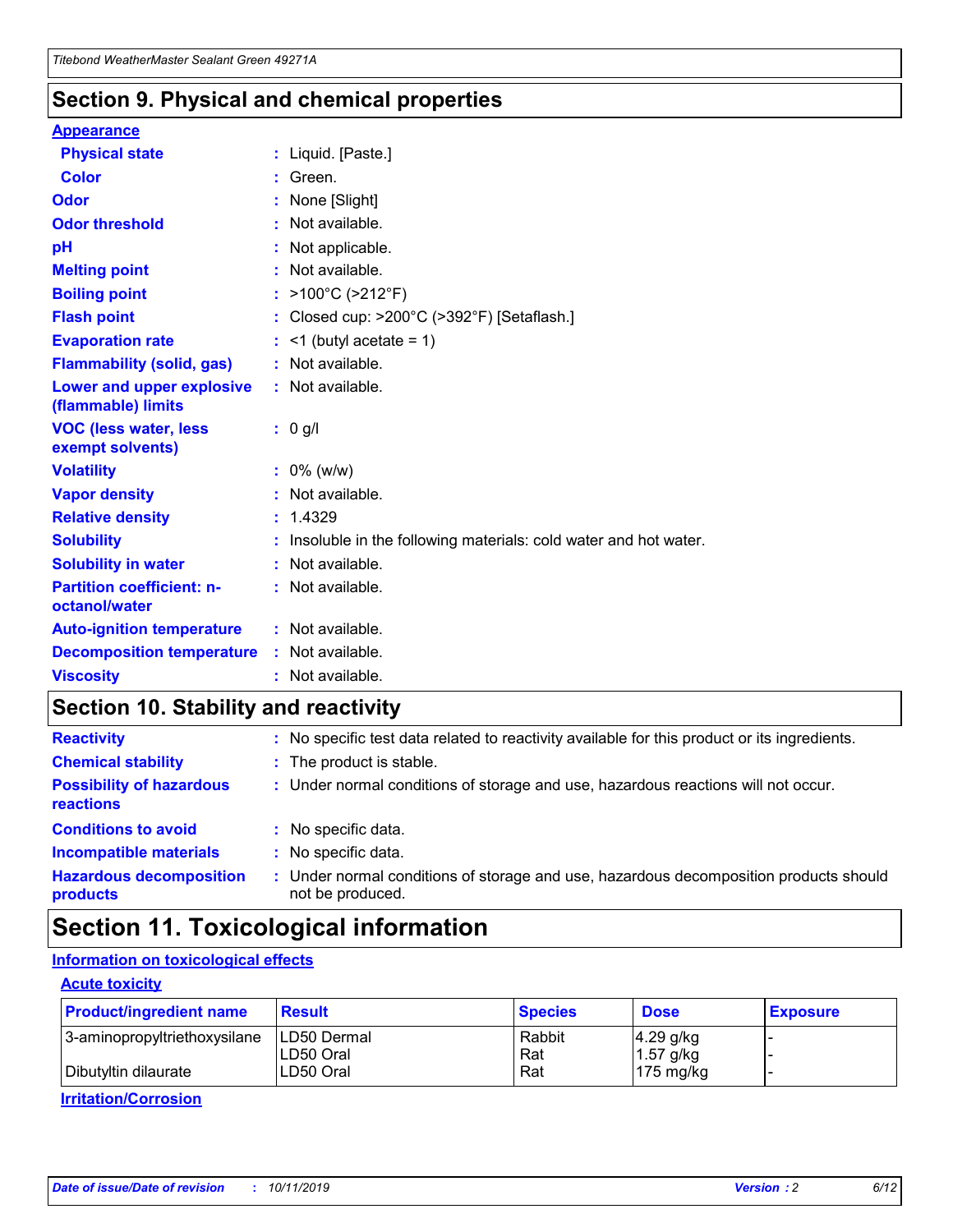## **Section 11. Toxicological information**

| <b>Product/ingredient name</b> | <b>Result</b>            | <b>Species</b> | <b>Score</b> | <b>Exposure</b>           | <b>Observation</b> |
|--------------------------------|--------------------------|----------------|--------------|---------------------------|--------------------|
| 3-aminopropyltriethoxysilane   | Eyes - Mild irritant     | Rabbit         |              | $100$ mg                  |                    |
|                                | Eyes - Severe irritant   | Rabbit         |              | 24 hours 750              |                    |
|                                |                          |                |              | ug                        |                    |
|                                | Skin - Severe irritant   | Rabbit         |              | 24 hours 5                | -                  |
| Dibutyltin dilaurate           | Eyes - Moderate irritant | Rabbit         |              | mq<br><b>24 hours 100</b> |                    |
|                                |                          |                |              | mg                        |                    |
|                                | Skin - Severe irritant   | Rabbit         |              | 500 mg                    |                    |

#### **Sensitization**

Not available.

#### **Mutagenicity**

Not available.

#### **Carcinogenicity**

Not available.

#### **Reproductive toxicity**

Not available.

#### **Teratogenicity**

Not available.

#### **Specific target organ toxicity (single exposure)**

Not available.

#### **Specific target organ toxicity (repeated exposure)**

| <b>Name</b>                                                                  |                                                                                                                             | <b>Category</b> | <b>Route of</b><br>exposure  | <b>Target organs</b> |
|------------------------------------------------------------------------------|-----------------------------------------------------------------------------------------------------------------------------|-----------------|------------------------------|----------------------|
| Dibutyltin dilaurate                                                         |                                                                                                                             | Category 1      | $\qquad \qquad \blacksquare$ | respiratory system   |
| <b>Aspiration hazard</b><br>Not available.                                   |                                                                                                                             |                 |                              |                      |
| <b>Information on the likely</b><br>routes of exposure                       | : Not available.                                                                                                            |                 |                              |                      |
| <b>Potential acute health effects</b>                                        |                                                                                                                             |                 |                              |                      |
| <b>Eye contact</b>                                                           | : May cause eye irritation.                                                                                                 |                 |                              |                      |
| <b>Inhalation</b>                                                            | : No known significant effects or critical hazards.                                                                         |                 |                              |                      |
| <b>Skin contact</b>                                                          | : May cause skin irritation.                                                                                                |                 |                              |                      |
| <b>Ingestion</b>                                                             | : No known significant effects or critical hazards.                                                                         |                 |                              |                      |
| Symptoms related to the physical, chemical and toxicological characteristics |                                                                                                                             |                 |                              |                      |
| <b>Eye contact</b>                                                           | : Adverse symptoms may include the following:<br>irritation<br>watering<br>redness                                          |                 |                              |                      |
| <b>Inhalation</b>                                                            | : Adverse symptoms may include the following:<br>reduced fetal weight<br>increase in fetal deaths<br>skeletal malformations |                 |                              |                      |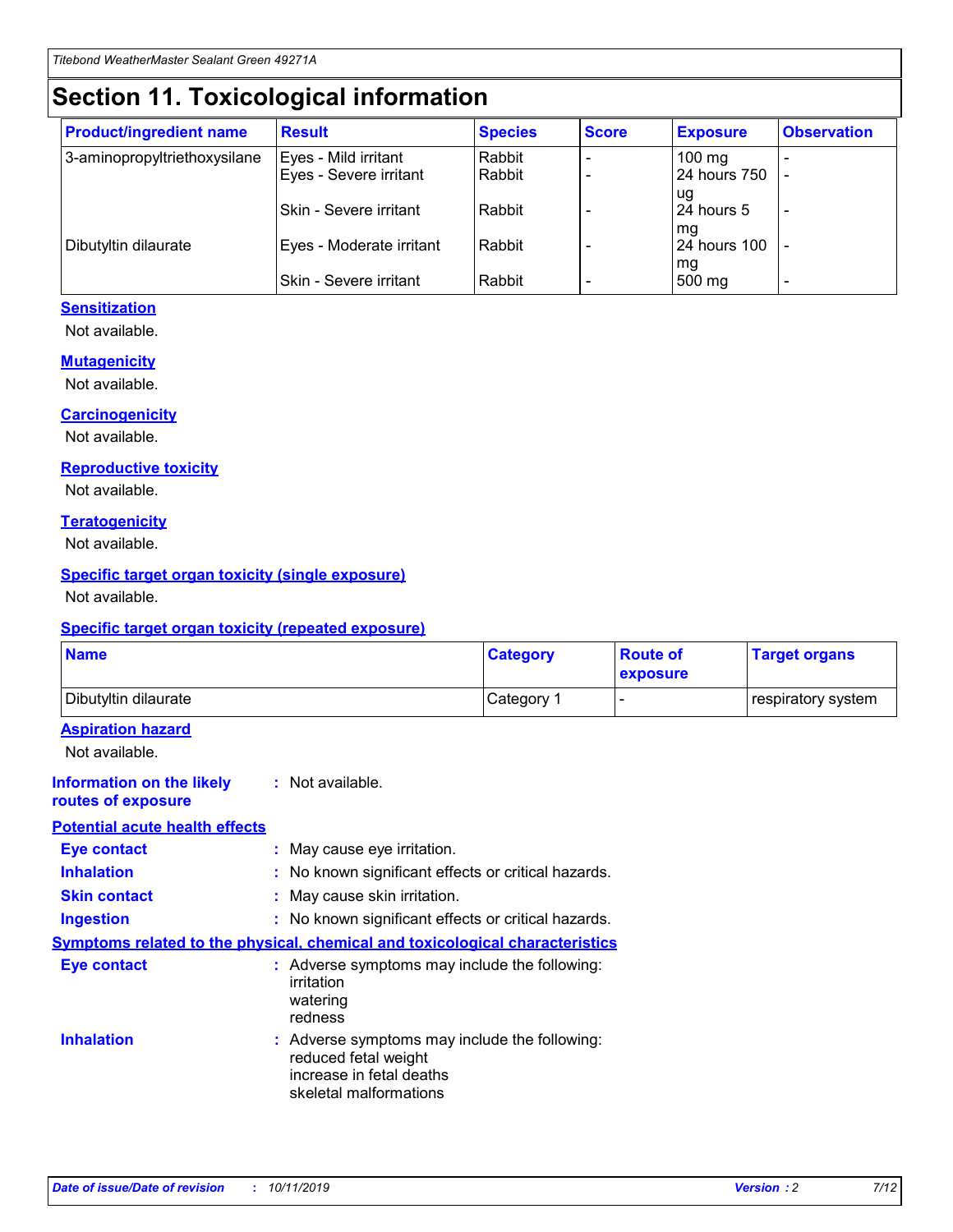*Titebond WeatherMaster Sealant Green 49271A*

## **Section 11. Toxicological information**

| <b>Skin contact</b>                     | : Adverse symptoms may include the following:<br>irritation<br>redness<br>reduced fetal weight<br>increase in fetal deaths<br>skeletal malformations |  |
|-----------------------------------------|------------------------------------------------------------------------------------------------------------------------------------------------------|--|
| <b>Ingestion</b>                        | : Adverse symptoms may include the following:<br>reduced fetal weight<br>increase in fetal deaths<br>skeletal malformations                          |  |
|                                         | Delayed and immediate effects and also chronic effects from short and long term exposure                                                             |  |
| <b>Short term exposure</b>              |                                                                                                                                                      |  |
| <b>Potential immediate</b><br>effects   | : Not available.                                                                                                                                     |  |
| <b>Potential delayed effects</b>        | : Not available.                                                                                                                                     |  |
| <b>Long term exposure</b>               |                                                                                                                                                      |  |
| <b>Potential immediate</b><br>effects   | : Not available.                                                                                                                                     |  |
| <b>Potential delayed effects</b>        | : Not available.                                                                                                                                     |  |
| <b>Potential chronic health effects</b> |                                                                                                                                                      |  |
| Not available.                          |                                                                                                                                                      |  |
| <b>General</b>                          | : Once sensitized, a severe allergic reaction may occur when subsequently exposed to<br>very low levels.                                             |  |
| <b>Carcinogenicity</b>                  | : No known significant effects or critical hazards.                                                                                                  |  |
| <b>Mutagenicity</b>                     | : No known significant effects or critical hazards.                                                                                                  |  |
| <b>Teratogenicity</b>                   | May damage the unborn child.                                                                                                                         |  |
| <b>Developmental effects</b>            | : No known significant effects or critical hazards.                                                                                                  |  |
| <b>Fertility effects</b>                | May damage fertility.                                                                                                                                |  |
| <b>Numerical measures of toxicity</b>   |                                                                                                                                                      |  |
| <b>Acute toxicity estimates</b>         |                                                                                                                                                      |  |
| الملحلة والمستحقق فالمرابط              |                                                                                                                                                      |  |

Not available.

## **Section 12. Ecological information**

#### **Toxicity**

| <b>Product/ingredient name</b> | <b>Result</b>                     | <b>Species</b>                       | <b>Exposure</b> |
|--------------------------------|-----------------------------------|--------------------------------------|-----------------|
| Dibutyltin dilaurate           | Chronic EC10 > 2 mg/l Fresh water | Algae - Scenedesmus<br>I subspicatus | l 96 hours i    |

### **Persistence and degradability**

| <b>Product/ingredient name</b> | <b>Test</b>                                                                    | <b>Result</b>  |                   | <b>Dose</b> | <b>Inoculum</b>         |
|--------------------------------|--------------------------------------------------------------------------------|----------------|-------------------|-------------|-------------------------|
| Dibutyltin dilaurate           | OECD 301F<br>Ready<br>Biodegradability -<br>Manometric<br>Respirometry<br>Test | 23 % - 28 days |                   |             |                         |
| <b>Product/ingredient name</b> | <b>Aquatic half-life</b>                                                       |                | <b>Photolysis</b> |             | <b>Biodegradability</b> |
| Dibutyltin dilaurate           |                                                                                |                |                   |             | Inherent                |

### **Bioaccumulative potential**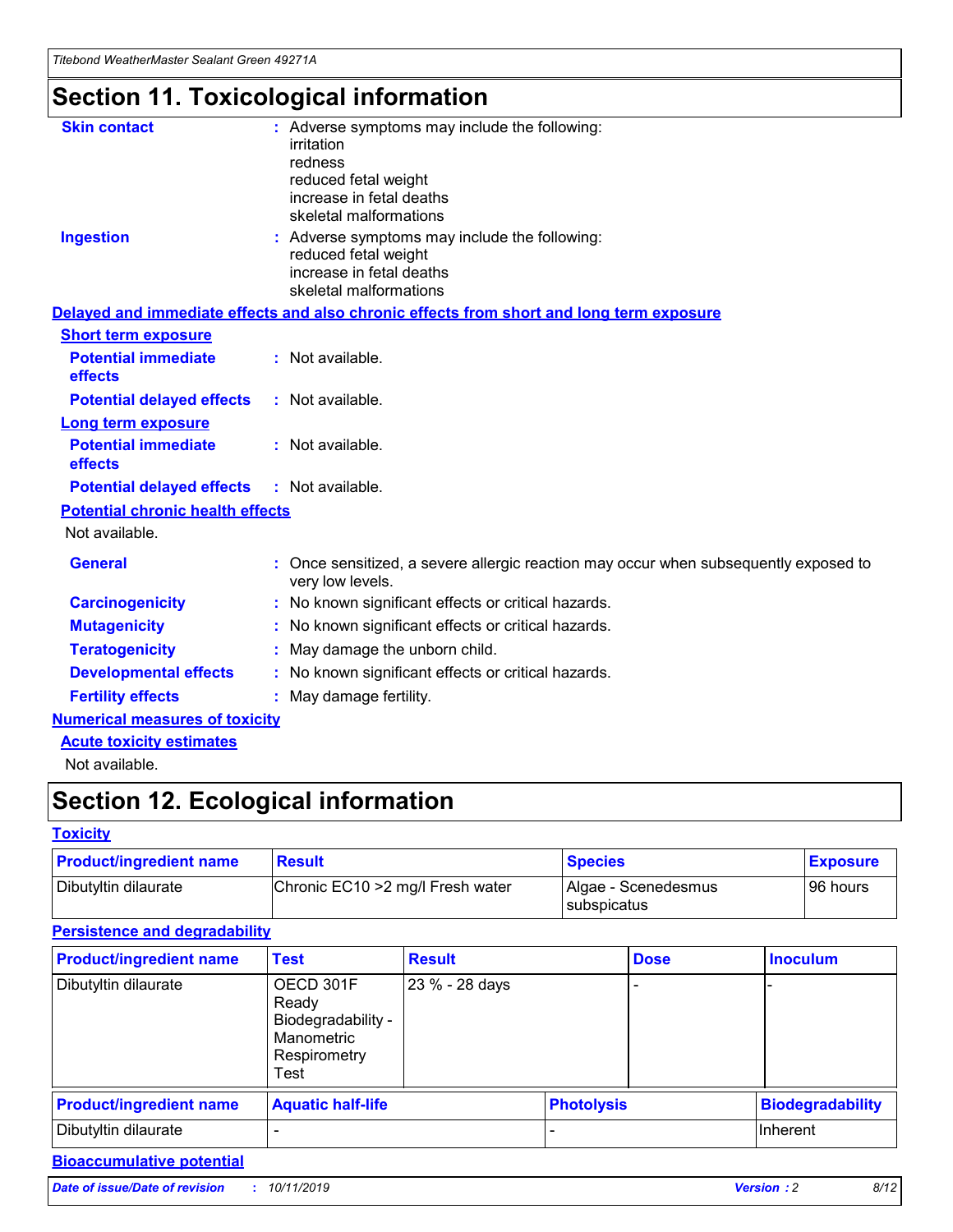## **Section 12. Ecological information**

| <b>Product/ingredient name</b>                       | ∣LoqP <sub>ow</sub> | <b>BCF</b>  | <b>Potential</b> |
|------------------------------------------------------|---------------------|-------------|------------------|
| 3-aminopropyltriethoxysilane<br>Dibutyltin dilaurate | 4.44                | 3.4<br>2.91 | low<br>low       |

#### **Mobility in soil**

| <i></i>                                                       |                                                     |
|---------------------------------------------------------------|-----------------------------------------------------|
| <b>Soil/water partition</b><br>coefficient (K <sub>oc</sub> ) | : Not available.                                    |
| <b>Other adverse effects</b>                                  | : No known significant effects or critical hazards. |

### **Section 13. Disposal considerations**

|  | <b>Disposal methods</b> |  |
|--|-------------------------|--|

**Disposal methods** : The generation of waste should be avoided or minimized wherever possible. Disposal of this product, solutions and any by-products should at all times comply with the requirements of environmental protection and waste disposal legislation and any regional local authority requirements. Dispose of surplus and non-recyclable products via a licensed waste disposal contractor. Waste should not be disposed of untreated to the sewer unless fully compliant with the requirements of all authorities with jurisdiction. Waste packaging should be recycled. Incineration or landfill should only be considered when recycling is not feasible. This material and its container must be disposed of in a safe way. Care should be taken when handling emptied containers that have not been cleaned or rinsed out. Empty containers or liners may retain some product residues. Avoid dispersal of spilled material and runoff and contact with soil, waterways, drains and sewers.

## **Section 14. Transport information**

|                                      | <b>DOT</b><br><b>Classification</b> | <b>TDG</b><br><b>Classification</b> | <b>Mexico</b><br><b>Classification</b> | <b>ADR/RID</b>           | <b>IMDG</b>              | <b>IATA</b>              |
|--------------------------------------|-------------------------------------|-------------------------------------|----------------------------------------|--------------------------|--------------------------|--------------------------|
| <b>UN number</b>                     | Not regulated.                      | Not regulated.                      | Not regulated.                         | Not regulated.           | Not regulated.           | Not regulated.           |
| <b>UN proper</b><br>shipping name    | $\qquad \qquad \blacksquare$        |                                     |                                        |                          |                          |                          |
| <b>Transport</b><br>hazard class(es) | $\blacksquare$                      | $\blacksquare$                      | $\blacksquare$                         | $\overline{\phantom{a}}$ | $\blacksquare$           | $\blacksquare$           |
| <b>Packing group</b>                 | $\overline{\phantom{a}}$            | $\overline{\phantom{0}}$            | $\overline{\phantom{0}}$               | -                        | $\overline{\phantom{0}}$ | $\overline{\phantom{a}}$ |
| <b>Environmental</b><br>hazards      | No.                                 | No.                                 | No.                                    | No.                      | No.                      | No.                      |

## **Section 15. Regulatory information**

#### **U.S. Federal regulations**

#### **SARA 302/304**

#### **Composition/information on ingredients**

No products were found.

**SARA 304 RQ :** Not applicable.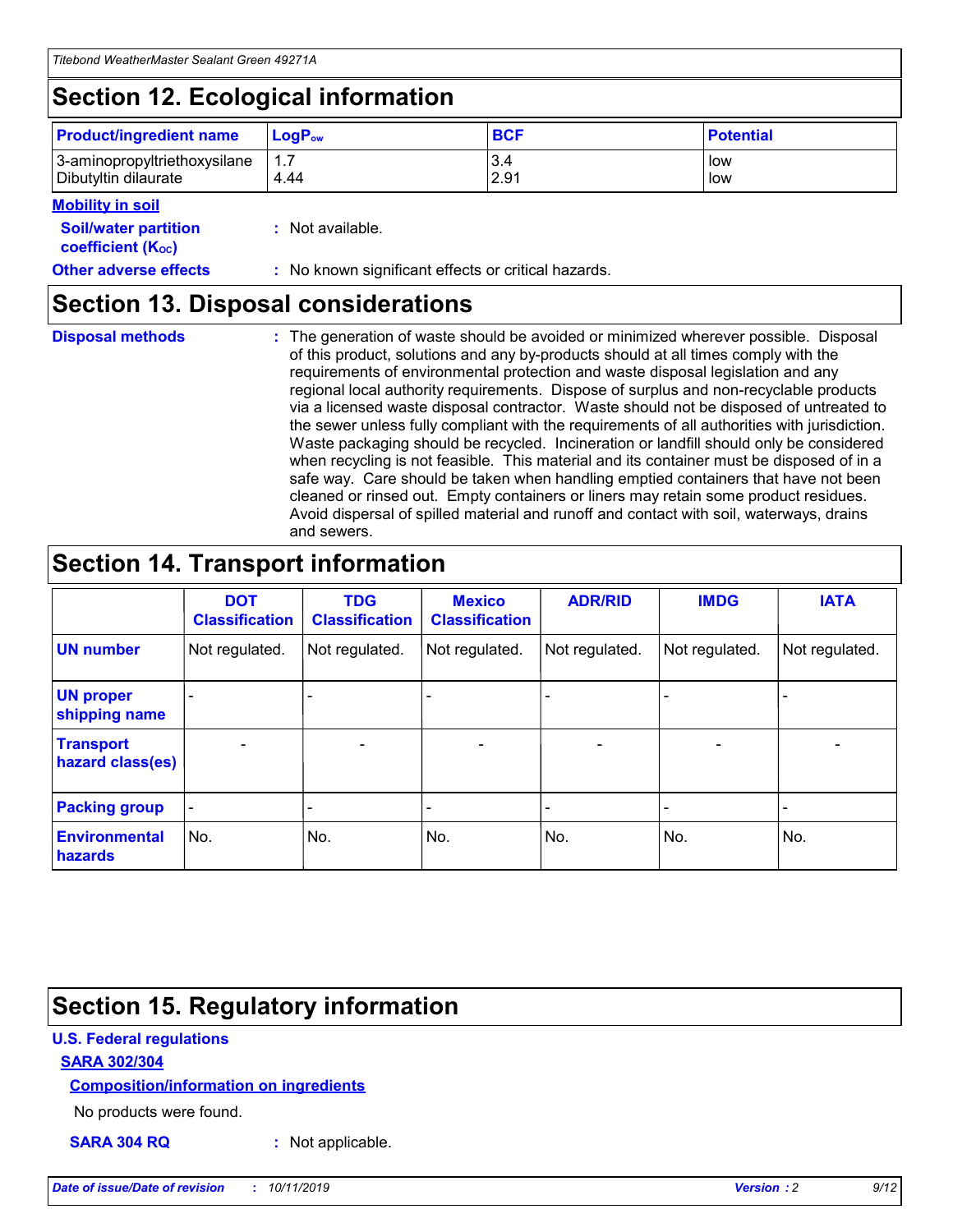### **Section 15. Regulatory information**

#### **SARA 311/312**

**Classification :** EYE IRRITATION - Category 2B SKIN SENSITIZATION - Category 1 TOXIC TO REPRODUCTION (Fertility) - Category 1B TOXIC TO REPRODUCTION (Unborn child) - Category 1B

#### **Composition/information on ingredients**

| <b>Name</b>                  | $\frac{9}{6}$ | <b>Classification</b>                                                                                            |
|------------------------------|---------------|------------------------------------------------------------------------------------------------------------------|
| 3-aminopropyltriethoxysilane | $\leq$ 3      | <b>FLAMMABLE LIQUIDS - Category 4</b><br><b>ACUTE TOXICITY (oral) - Category 4</b>                               |
|                              |               | SKIN IRRITATION - Category 2<br>EYE IRRITATION - Category 2A                                                     |
| Dibutyltin dilaurate         | ≤0.3          | ACUTE TOXICITY (oral) - Category 3<br>SKIN CORROSION - Category 1C                                               |
|                              |               | SERIOUS EYE DAMAGE - Category 1<br>SKIN SENSITIZATION - Category 1<br><b>GERM CELL MUTAGENICITY - Category 2</b> |
|                              |               | TOXIC TO REPRODUCTION (Fertility) - Category 1B<br>TOXIC TO REPRODUCTION (Unborn child) - Category 1B            |
|                              |               | SPECIFIC TARGET ORGAN TOXICITY (REPEATED<br>EXPOSURE) (respiratory system) - Category 1                          |

#### **State regulations**

| <b>Massachusetts</b> | : None of the components are listed. |
|----------------------|--------------------------------------|
| <b>New York</b>      | : None of the components are listed. |
| <b>New Jersey</b>    | : None of the components are listed. |
| Pennsylvania         | : None of the components are listed. |

#### **California Prop. 65**

**A** WARNING: This product can expose you to methanol, which is known to the State of California to cause birth defects or other reproductive harm. For more information go to www.P65Warnings.ca.gov.

| <b>Ingredient name</b> | No significant risk Maximum<br>level | acceptable dosage<br>level |
|------------------------|--------------------------------------|----------------------------|
| methanol               |                                      | Yes.                       |

#### **International regulations**

**Chemical Weapon Convention List Schedules I, II & III Chemicals** Not listed.

#### **Montreal Protocol**

Not listed.

**Stockholm Convention on Persistent Organic Pollutants**

Not listed.

### **UNECE Aarhus Protocol on POPs and Heavy Metals**

Not listed.

#### **Inventory list**

### **China :** All components are listed or exempted.

**United States TSCA 8(b) inventory :** All components are active or exempted.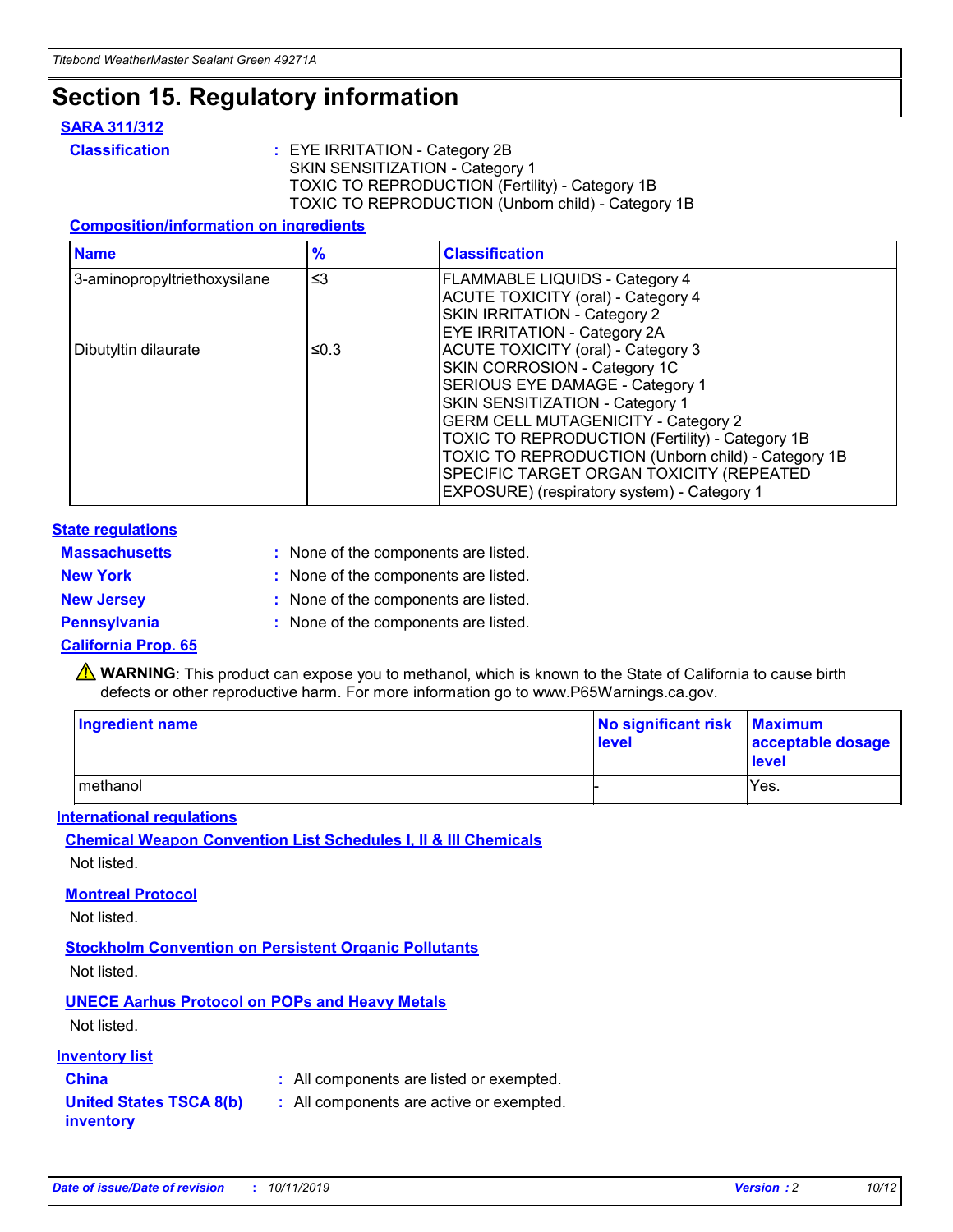## **Section 16. Other information**

**Hazardous Material Information System (U.S.A.)**



**Caution: HMIS® ratings are based on a 0-4 rating scale, with 0 representing minimal hazards or risks, and 4 representing significant hazards or risks. Although HMIS® ratings and the associated label are not required on SDSs or products leaving a facility under 29 CFR 1910.1200, the preparer may choose to provide them. HMIS® ratings are to be used with a fully implemented HMIS® program. HMIS® is a registered trademark and service mark of the American Coatings Association, Inc.**

**The customer is responsible for determining the PPE code for this material. For more information on HMIS® Personal Protective Equipment (PPE) codes, consult the HMIS® Implementation Manual.**

#### **National Fire Protection Association (U.S.A.)**



**Reprinted with permission from NFPA 704-2001, Identification of the Hazards of Materials for Emergency Response Copyright ©1997, National Fire Protection Association, Quincy, MA 02269. This reprinted material is not the complete and official position of the National Fire Protection Association, on the referenced subject which is represented only by the standard in its entirety.**

**Copyright ©2001, National Fire Protection Association, Quincy, MA 02269. This warning system is intended to be interpreted and applied only by properly trained individuals to identify fire, health and reactivity hazards of chemicals. The user is referred to certain limited number of chemicals with recommended classifications in NFPA 49 and NFPA 325, which would be used as a guideline only. Whether the chemicals are classified by NFPA or not, anyone using the 704 systems to classify chemicals does so at their own risk.**

#### **Procedure used to derive the classification**

|                                                                                                                                  | <b>Classification</b>                                                                                                                                                                                                                                                                                                                                                                                                                                                                                                                                                           | <b>Justification</b>                                                     |
|----------------------------------------------------------------------------------------------------------------------------------|---------------------------------------------------------------------------------------------------------------------------------------------------------------------------------------------------------------------------------------------------------------------------------------------------------------------------------------------------------------------------------------------------------------------------------------------------------------------------------------------------------------------------------------------------------------------------------|--------------------------------------------------------------------------|
| <b>EYE IRRITATION - Category 2B</b><br>SKIN SENSITIZATION - Category 1<br><b>TOXIC TO REPRODUCTION (Fertility) - Category 1B</b> | TOXIC TO REPRODUCTION (Unborn child) - Category 1B                                                                                                                                                                                                                                                                                                                                                                                                                                                                                                                              | Expert judgment<br>Expert judgment<br>Expert judgment<br>Expert judgment |
| <b>History</b>                                                                                                                   |                                                                                                                                                                                                                                                                                                                                                                                                                                                                                                                                                                                 |                                                                          |
| Date of printing                                                                                                                 | : 4/22/2022                                                                                                                                                                                                                                                                                                                                                                                                                                                                                                                                                                     |                                                                          |
| Date of issue/Date of<br>revision                                                                                                | : 10/11/2019                                                                                                                                                                                                                                                                                                                                                                                                                                                                                                                                                                    |                                                                          |
| Date of previous issue                                                                                                           | : 10/16/2020                                                                                                                                                                                                                                                                                                                                                                                                                                                                                                                                                                    |                                                                          |
| <b>Version</b>                                                                                                                   | $\therefore$ 2                                                                                                                                                                                                                                                                                                                                                                                                                                                                                                                                                                  |                                                                          |
| <b>Key to abbreviations</b>                                                                                                      | $\therefore$ ATE = Acute Toxicity Estimate<br><b>BCF</b> = Bioconcentration Factor<br>GHS = Globally Harmonized System of Classification and Labelling of Chemicals<br>IATA = International Air Transport Association<br><b>IBC</b> = Intermediate Bulk Container<br><b>IMDG = International Maritime Dangerous Goods</b><br>LogPow = logarithm of the octanol/water partition coefficient<br>MARPOL = International Convention for the Prevention of Pollution From Ships, 1973<br>as modified by the Protocol of 1978. ("Marpol" = marine pollution)<br>$UN = United Nations$ |                                                                          |